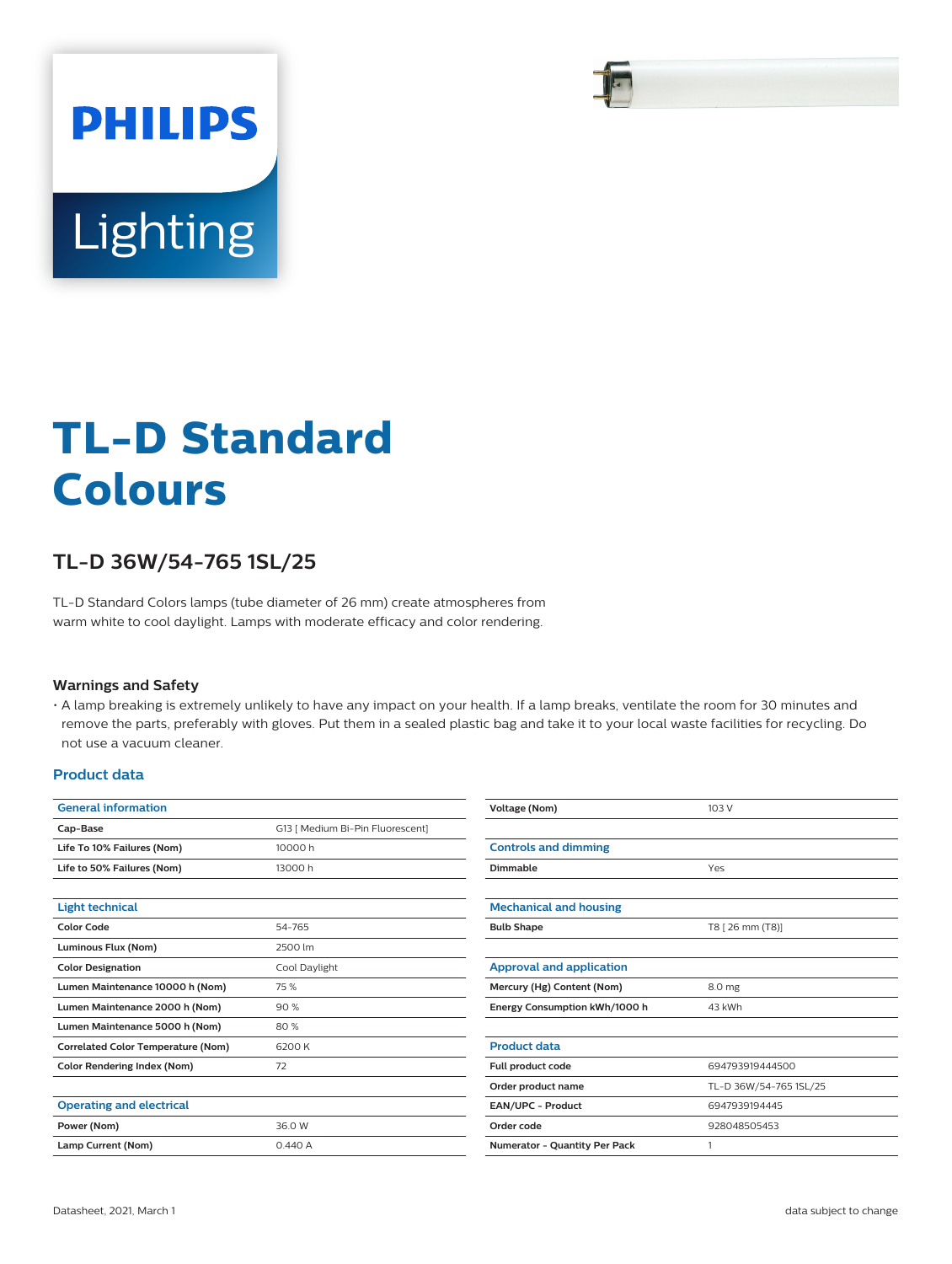## **TL-D Standard Colours**

| Numerator - Packs per outer box | 25           |
|---------------------------------|--------------|
| Material Nr. (12NC)             | 928048505453 |
| Net Weight (Piece)              | 0.140 kg     |

## **Dimensional drawing**



#### **Photometric data**



**LDPB\_TL-DSTD\_54-765-Spectral power distribution B/W**

### **Lifetime**



**LDLE\_TL-DSTD\_0001-Life expectancy diagram**

| <b>ILCOS Code</b> | FD-36/62/2A-E-G13 |  |  |
|-------------------|-------------------|--|--|
|                   |                   |  |  |

| Product         |       | $D(max)$ A (max) | B (max)                                 | B (min) | C (max) |
|-----------------|-------|------------------|-----------------------------------------|---------|---------|
| TL-D 36W/54-765 | 28 mm |                  | 1199.4 mm 1206.5 mm 1204.1 mm 1213.6 mm |         |         |
| 1SL/25          |       |                  |                                         |         |         |







**LDLE\_TL-DSTD\_0002-Life expectancy diagram**